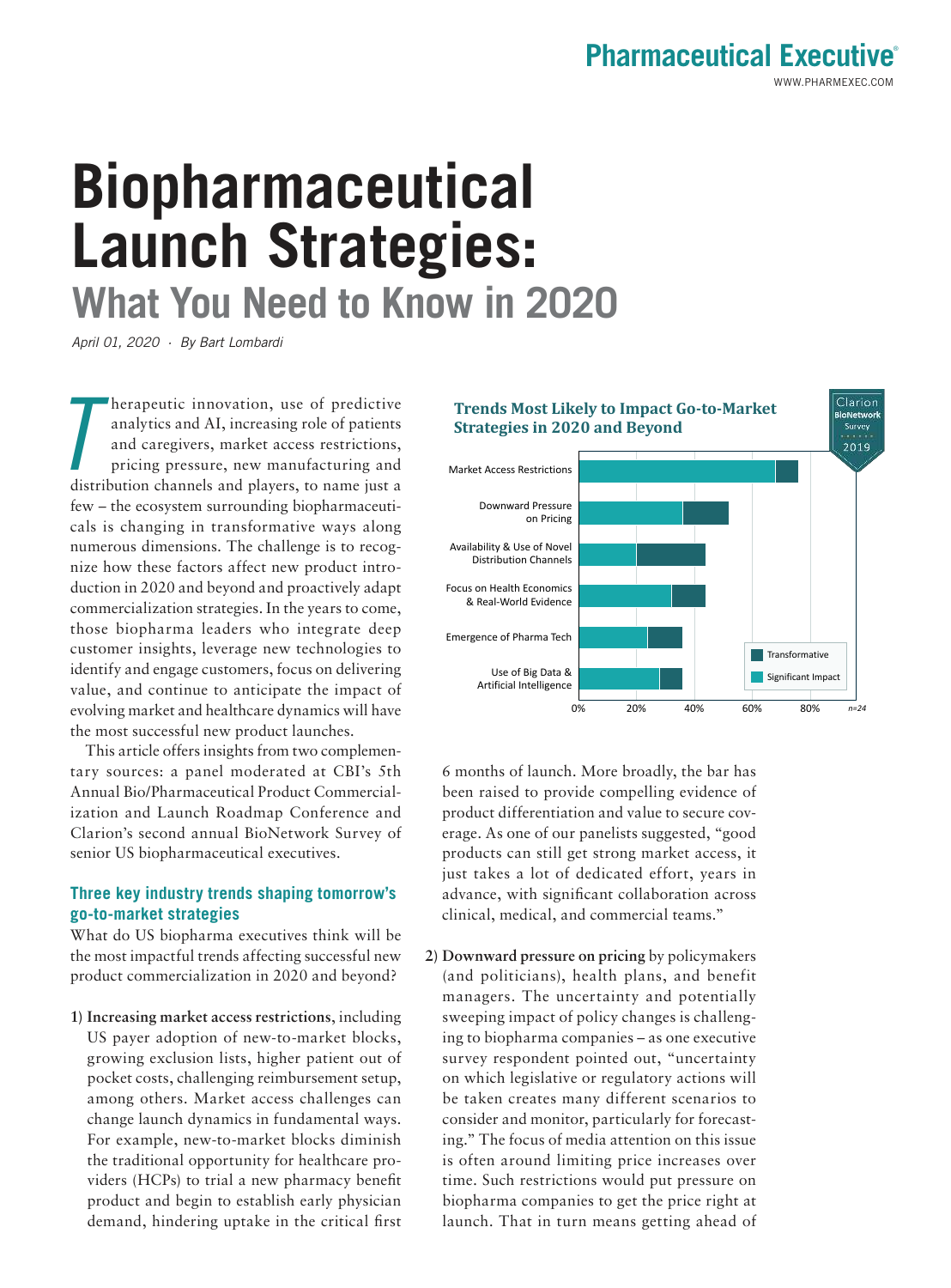## **Pharmaceutical Executive®**

WWW.PHARMEXEC.COM

potential pricing criticisms with robust rationale and supporting evidence. One-time, curative therapies (e.g., gene and cell therapies) are navigating this situation today.

**3) Entry of novel distribution channels** was the trend most often cited as *transformative* by executives in our survey. On one end of the spectrum, there are advanced therapies like gene and cell therapies driving the need for new logistical solutions (e.g., chain of identity, chain of custody) in a nascent supply chain that is completely outside traditional drug distribution channels. On the other, there are new players leveraging digital technology and the consumerization of healthcare to potentially revolutionize the way most drugs are sold. For instance, Amazon, one such potential player, would not be just another wholesale channel to sell into, but represents a radically different consumer-centric, e-commerce platform that is dominating the broader consumer marketplace. In competitive markets, Amazon could enable unprecedented consumer engagement in prescription medication feature and price comparisons and provide a seamless acquisition process integrated into a platform that consumers shop through every day.

#### **Adapting commercialization strategies to new market realities**

What strategic levers are most important to succeeding in this evolving landscape? Forwardthinking and innovative companies in the industry already have and continue to evolve their approach. Many aspects of "traditional" launch playbooks (e.g. sales force scale, A&P spending, broad marketing campaigns, share-of-voice measure) are being replaced by greater focus on sales force sophistication, real-world evidence (RWE), high quality, direct patient engagement, and innovative payer contracts and access programs.

Among the specific levers our panelists and survey respondents viewed as being most important are:

**• Demonstrating product value.** Biopharmas need to get ahead of access barriers by generating and communicating evidence of the differentiated clinical and economic value of their new therapies. Value evidence generation needs to start early, with medical and commercial input into clinical study design, even earlier than pivotal studies. Engaging with payers and other stakeholders also



needs to start early (i.e. years, not months before launch) to educate on the disease and unmet needs as well as understand what value means to each stakeholder. As one of our panelists suggested, "phase 1 is not too early to be working on market access." Moreover, it doesn't stop at launch – increasingly there is need to continue demonstrating value through real-world data.

**• Meaningful engagement with the expanded set of influencers and decision makers.** Our survey respondents and panelists acknowledged that key opinion leader (KOL) engagement (traditionally focused on HCP KOLs) has always been and continues to be a key factor in successful product introduction. However, the reasons to engage KOLs—to gather insights, educate, and secure advocacy—are increasingly critical across a broader set of stakeholders, including payers, regulators, and notably, patients, caregivers, and advocacy groups. Patients are empowered by increased access to information and are actively taking a greater role in healthcare decisions. To be successful, biopharma companies need to meaningfully engage patients/caregivers and advocacy groups to understand their needs at a fundamental level and communicate information in highly tailored ways. Across stakeholder groups, the nature of information being communicated is also increasingly complex, owing to more nuanced science and new data sources. To this end, Medical Affairs is emerging as a critical strategic leader of scientific and data-focused engagement across stakeholders, leveraging